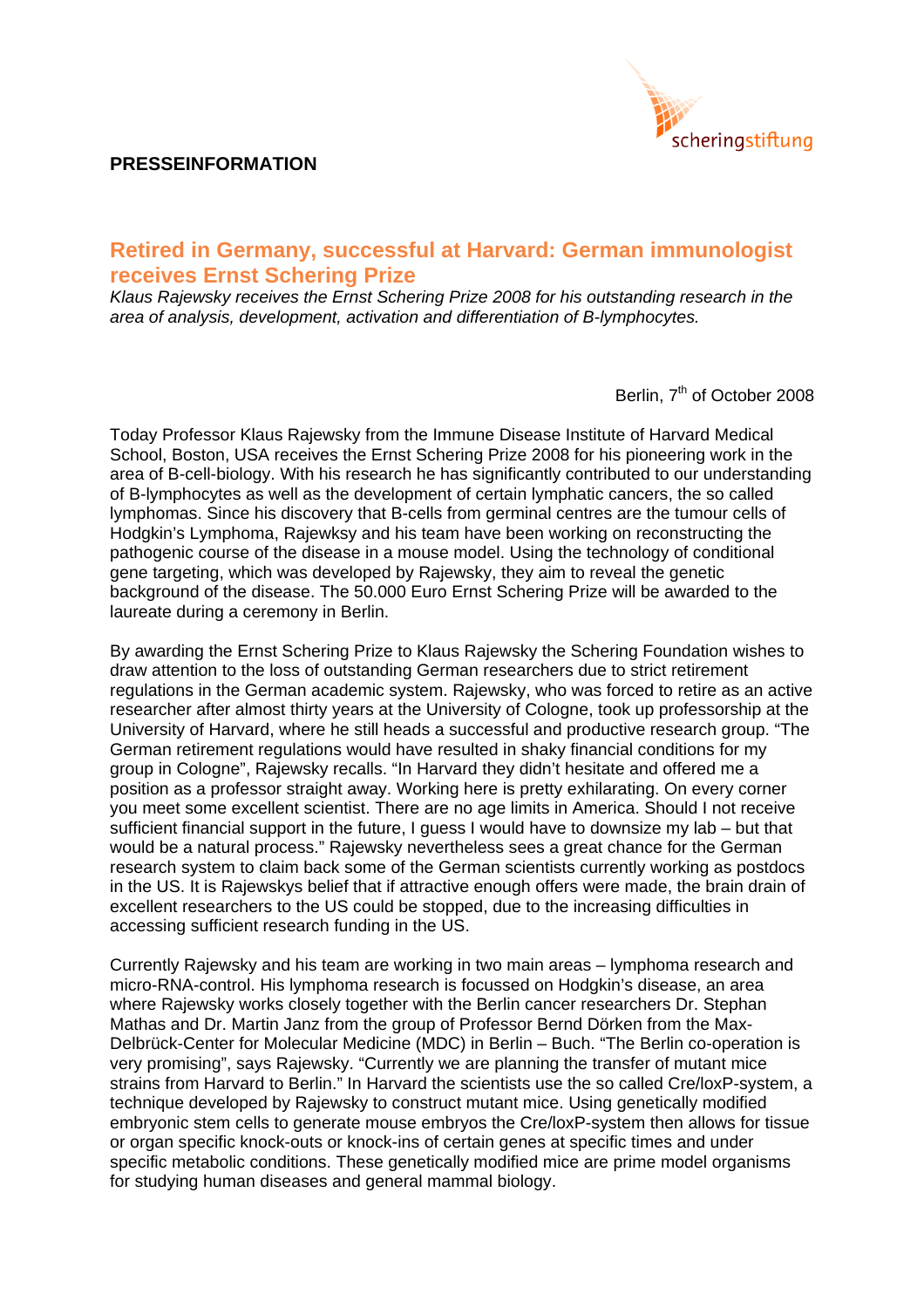

His second focus – micro-RNA-control – brings Klaus Rajewsky to Berlin as well. "The cooperation with bioinformatic researchers already started, when my son Nikolaus Rajewsky was still Professor at the Center for Comparatative Functional Genomics at the University of New York", Rajewsky remembers. "He was then offered a position at the Berlin MDC and subsequently took his research and our co-operation with him. Using mathematical models the experts at the MDC make predictions that we then try to verify in the lab at Harvard." So far more than 600 human microRNAs have been discovered. They are being analysed to understand their significance for the development of certain diseases, i.e. cancer. MicroRNAs are small fractions of RNA (ribonucleic acid), which can significantly disrupt the protein synthesis guided by the cells DNA.

## **The persona Klaus Rajewsky**

Klaus Rajewsky was born in 1936 in Frankfurt/Main, Germany. He studied Medicine and Chemistry in Frankfurt and Munich. He finished his PhD under the supervision of Theodor Wieland and Gerhard Pfleiderer at the University of Frankfurt/Main. Because of his fascination with antibodies, he subsequentially went to Paris. "Back then the new biology was at the Institute Pasteur", says Rajewsky. "I desperately wanted to do my postdoc in Paris, because they were investigating enzymes using antibodies there." To Rajewsky antibodies were more than a research object of immunology, they were the connecting element of fundamental questions of life. How does memory work in the wider sense? How do antibodies learn to become more and more affinitive? How does an individual's specificity of the immune system develop? Or how do we become tolerant? While concentrating on antibodies at first, Rajewsky soon wanted to learn more about the cells that produce them – the so called B-cells.

In 1964 he accepted a position at the Institute of Genetics at the University of Cologne. He was given a lab, a technician and twelve rabbit cages and then left to investigate whatever he found most interesting. So Rajewsky tried to transfer certain research questions that so far had only been studied in bacteria and bacteriophages to mammals. In 1966 he became head of the newly founded department of Immunology at the Institute of Genetics at the University of Cologne. Early in 1969 Rajewsky received a Fellowship of the European Molecular Biology Organization and went to work at the London lab of Nicholas Avrion Mitchison. Together they developed the Antigen-bridge-model, which used to be the new paradigm in immunology for years. "I got the feeling that what I was doing was important", Rajewsky remembers. Shortly afterwards Rajewsky became Professor for Molecular Genetics.

Using genetics to study the immune system used to be merely a dream at the start of the sixties. It took the better part of thirty years for this dream to come true. "The pinnacle of our work was conditional gene targeting. When we got that to work we felt that we had reached a fundamental turning point and were onto something really important." Conditional gene targeting in mice made it possible to study the function of specific genes in mammals, something which had previously only been possible to be studied in bacteria. "At the start of my career I was uncertain, whether I would ever make it", explains Rajewsky. "It was the fun I had with science that brought success in the long run."

Young scientists today should therefore "Go into science because they are interested. It is important to work with excellent people and one shouldn't waste too many thoughts on the immediate success of ones work or whether ones job is safe. In my experience you will find the right place, the right people and everything else too, if the idea is good."